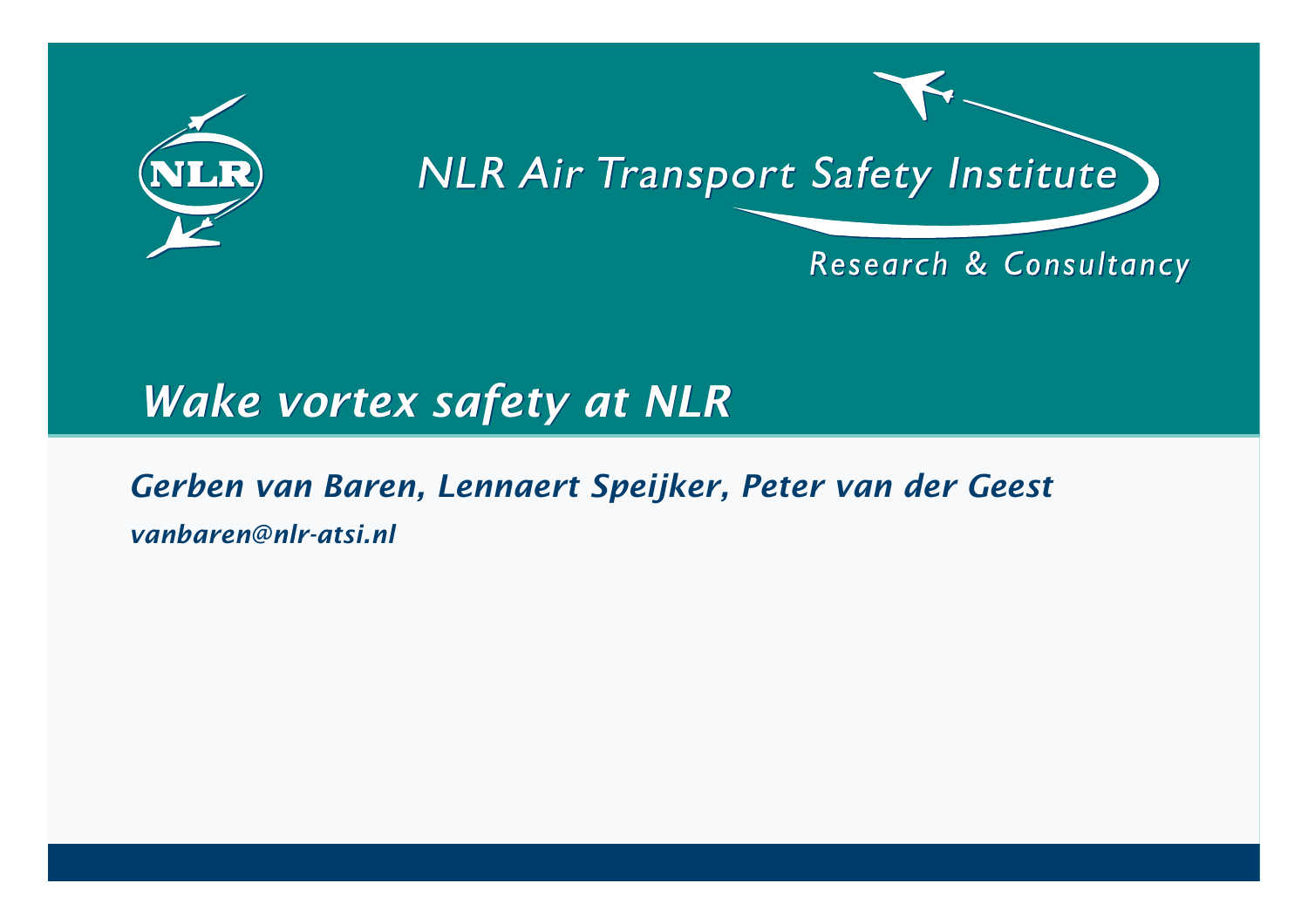#### **Contents**



- **Overview of wake vortex safety activities at NLR**
- $\bullet$ **Encounter severity metric 'equivalent roll rate'**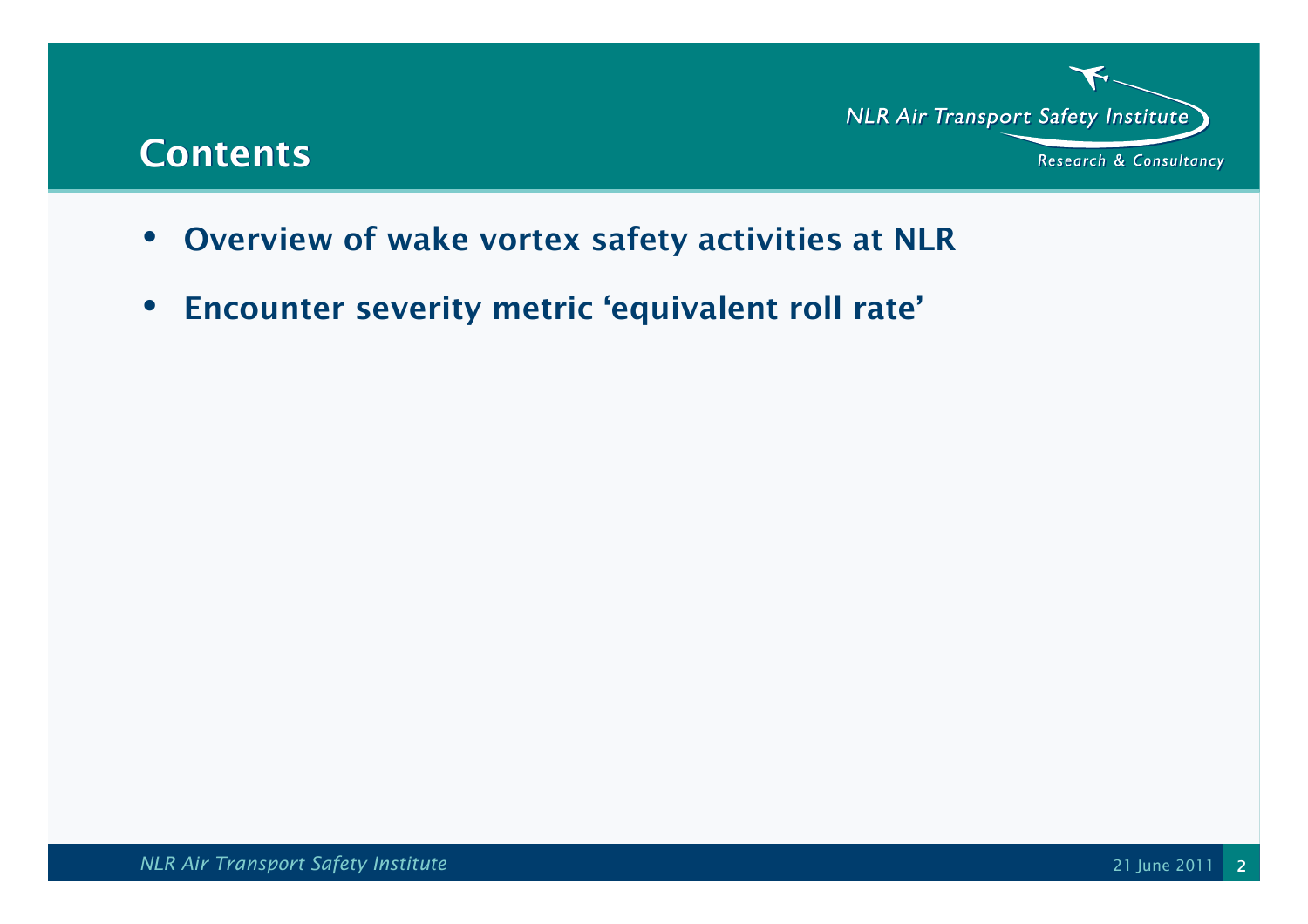## **NLR Wake vortex activities (1)***Involvement in EC projects*

**NLR Air Transport Safety Institute** Research & Consultancy

- $\bullet$  **Involvement in EC projects, in various roles:**
	- *Coordinator of networks (WakeNet Europe 1 & 2)*
	- *Coordinator of R&D projects (WAVENC, S-Wake, ATC-Wake)*
	- *Work-package manager (CREDOS, I-Wake, FAR-Wake, Awiator)*
	- *Wakenet3 leader of the task group Safety requirements & Regulatory framework*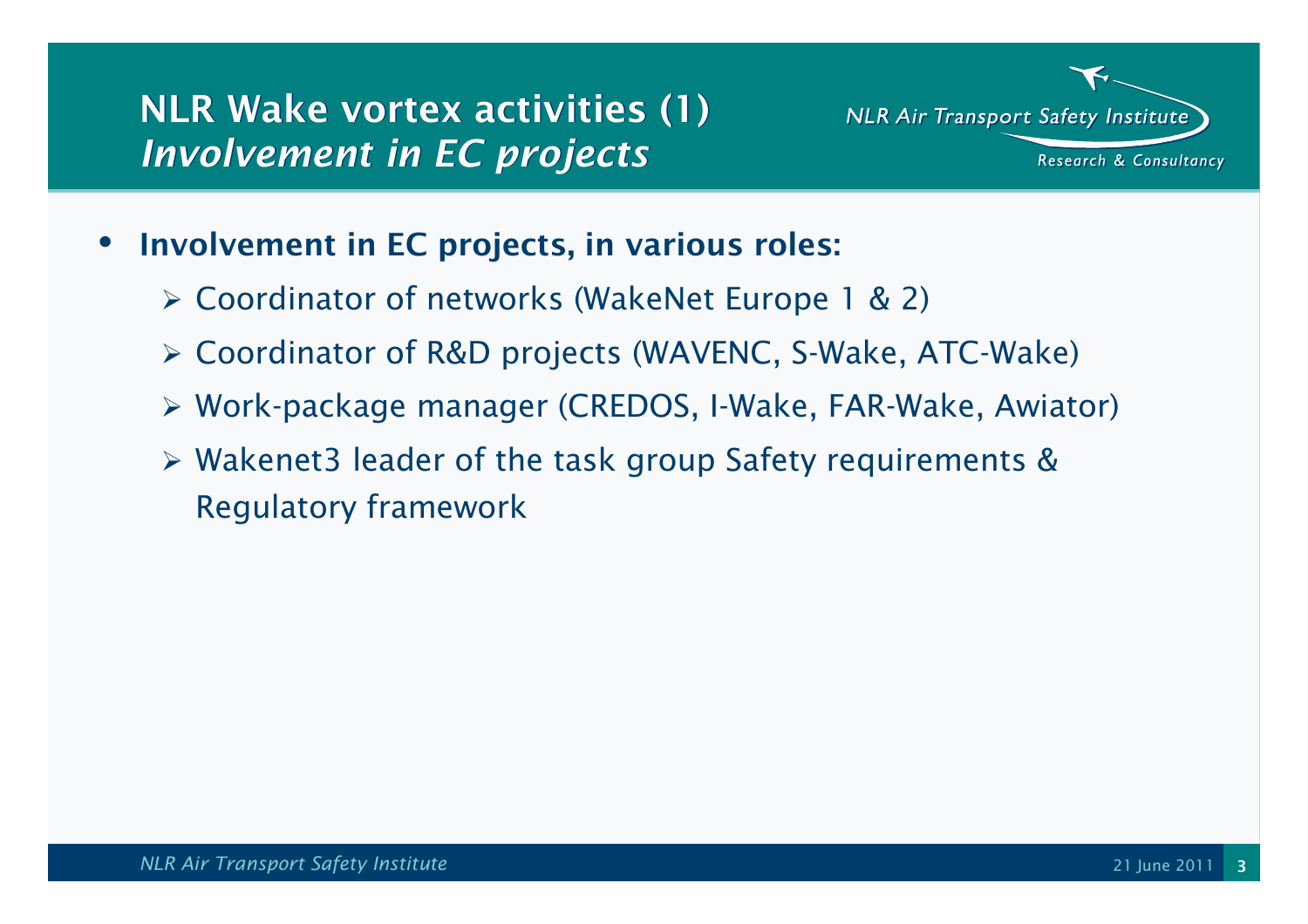## **NLR Wake vortex activities (2)** *WakeNet3-Europe activities*

**NLR Air Transport Safety Institute** Research & Consultancy

- **Coordination of Area Wake Vortex Safety**
	- *Establishment of several WV safety related deliverables (Coordination Area Safety Report 1 on the state of art of wake turbulence safety assessment)*
- **Link with Rulemaking authorities** 
	- *(e.g. EASA, FAA, SRC, CAA UK, CAA Netherlands, FOCA, DGAC)*
- **Link with Amsterdam Stakeholder Working Group**
	- *(e.g. AAS, LVNL, Dutch ALPA, CAA Netherlands)*
- **Host/organizer of specific workshop on** 
	- *Wake Vortex regulation & safety requirements*
- **Host/co-organizer of specific workshop on**
	- *Incident monitoring and accident analysis*
- **Representation of Wake Vortex theme at Aerodays <sup>2011</sup>**
	- *CREDOS (technical presentation & press conference)*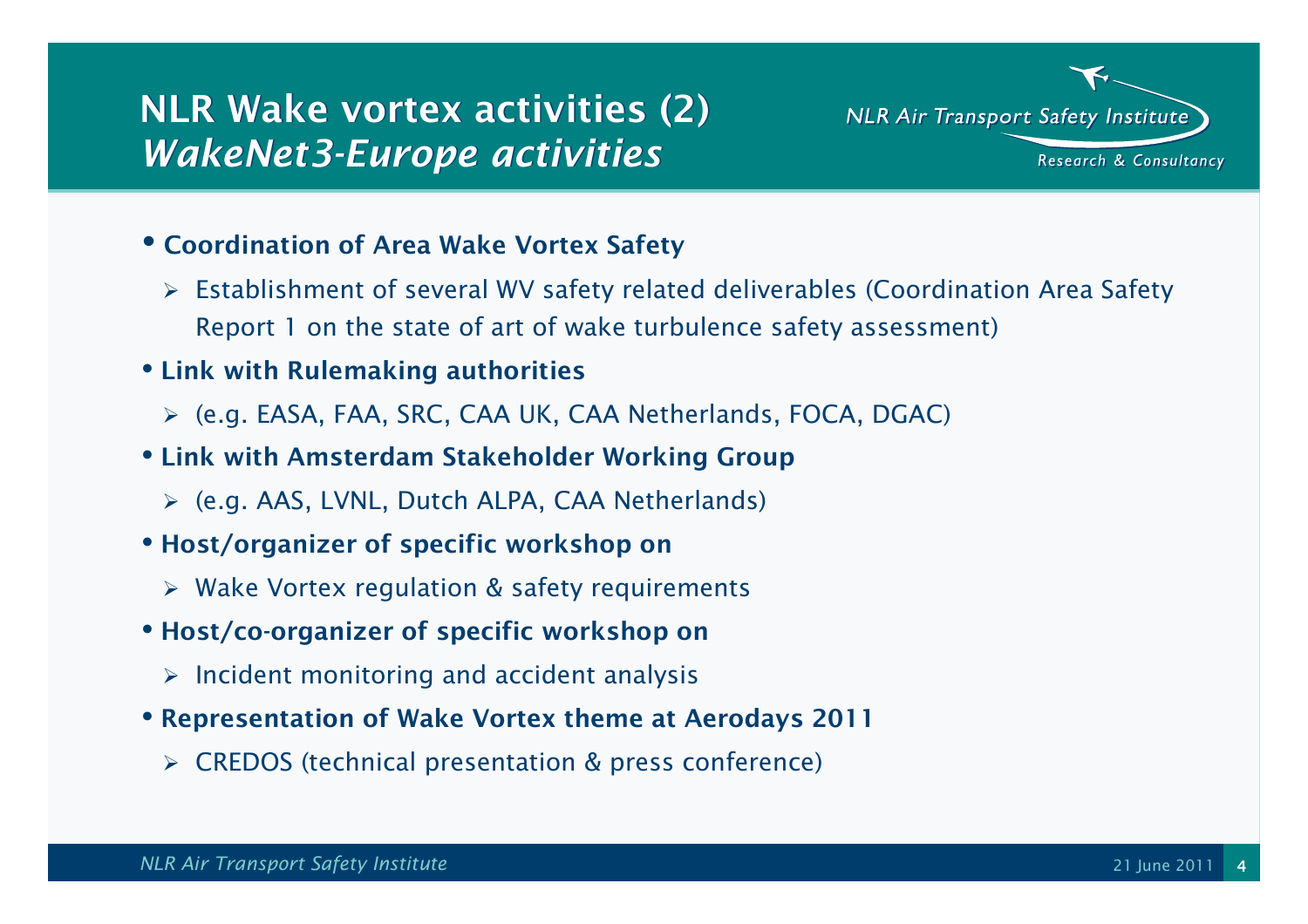#### **NLR Wake vortex activities (3)NLR Air Transport Safety Institute**  *Wake Vortex Advisory System development*Research & Consultancy

 $\bullet$ **ATC-Wake**



 $\bullet$ **SESAR P12.2.2 'Runway WV Detection, Prediction & decision support tools'**

*for Thales (as subcontractor) & DFS (as associate partner)*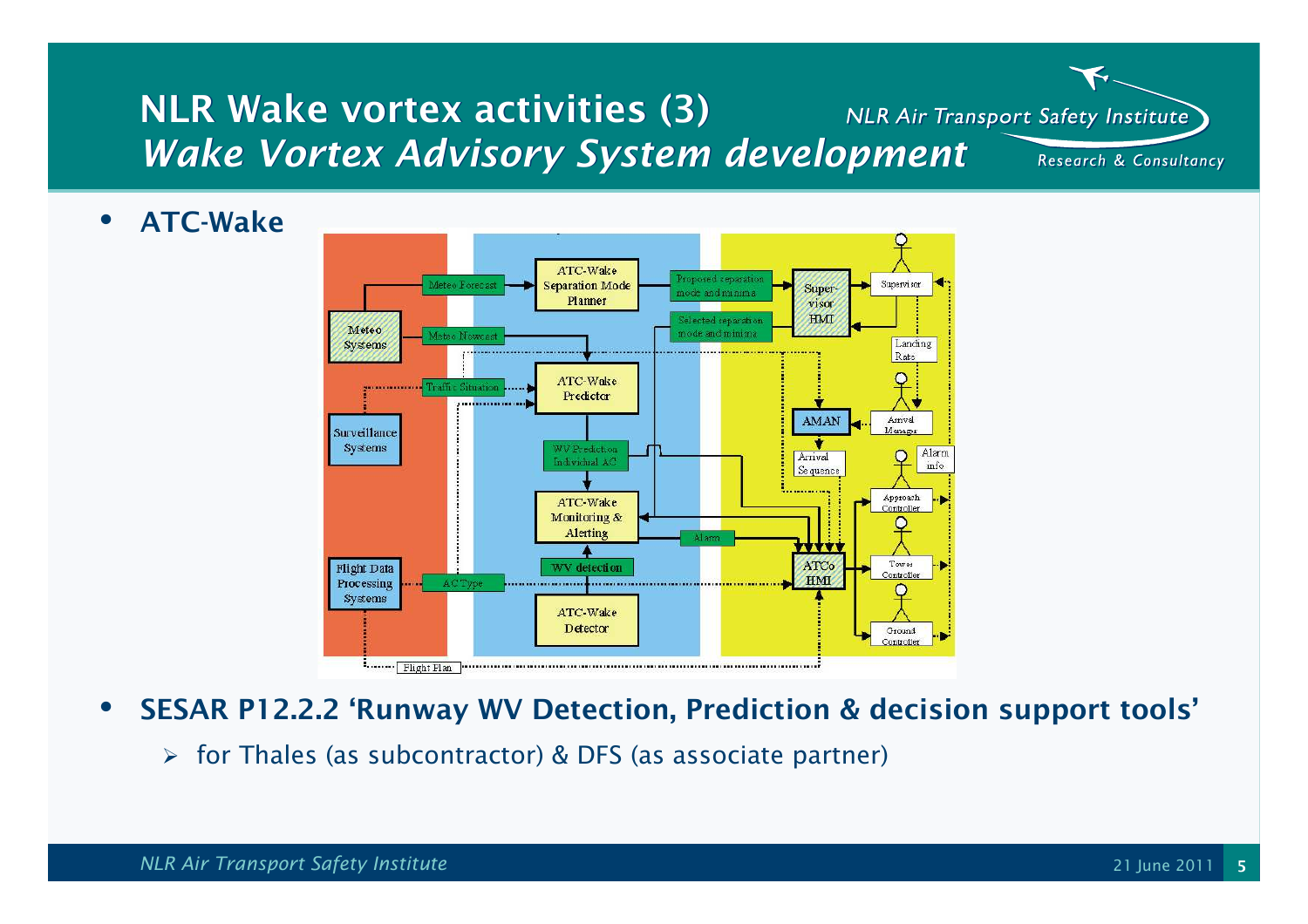#### **NLR Wake vortex activities (4)***Safety Case development*

**NLR Air Transport Safety Institute** 

Research & Consultancy

#### $\bullet$ **CREDOS Preliminary Safety Case**



- $\bullet$  **Safety Case for WT Separation of Large Aircraft**
	- *Providing support to EASA*

*NLR Air Transport Safety Institute*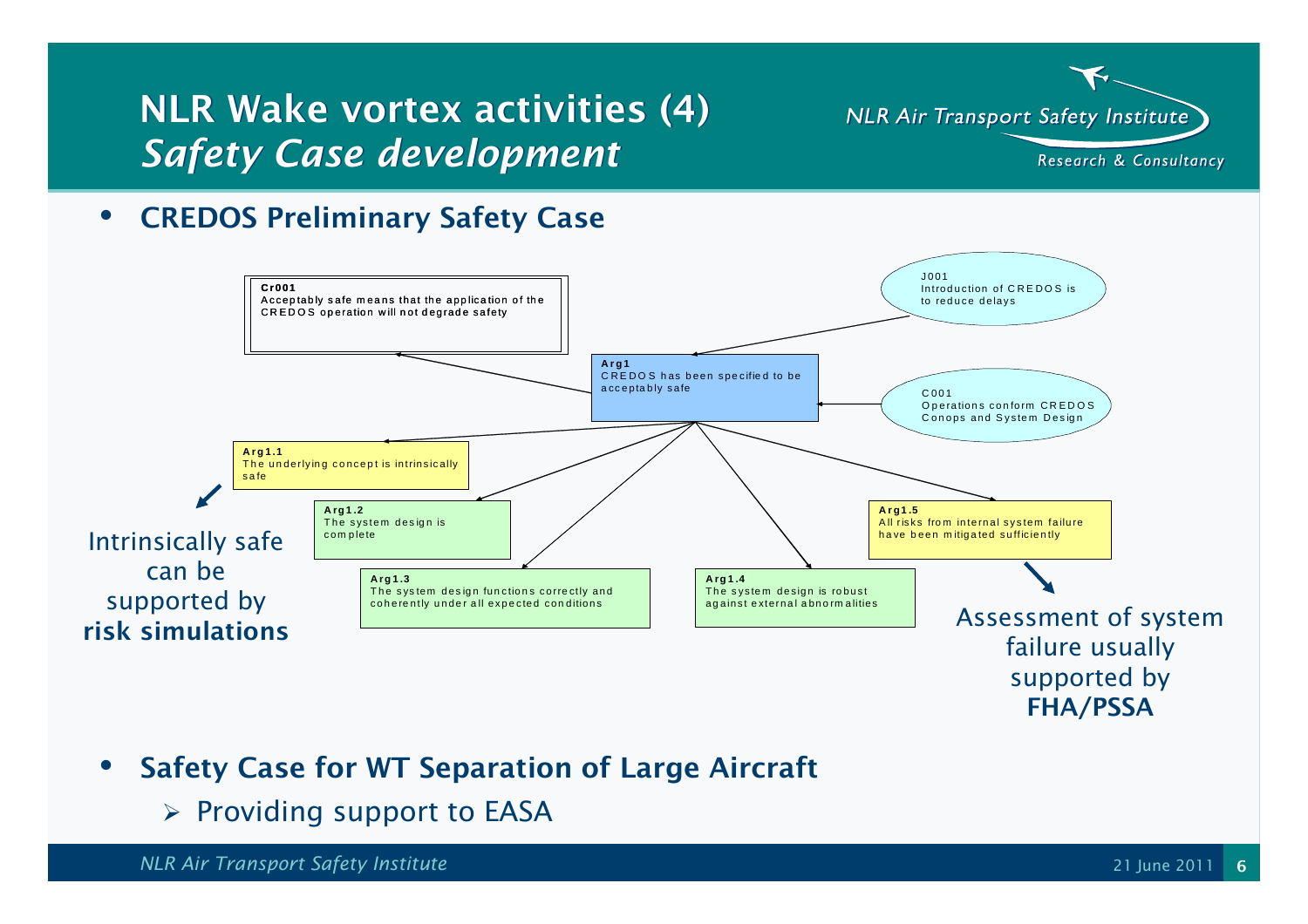#### **NLR Wake vortex activities (5)***WV safety R&D tools*

**NLR Air Transport Safety Institute** Research & Consultancy

- $\bullet$ **WAVENDA** *Wake Vortex Detection Algorithm*
- **WAVIR** *Wake Vortex Induced Risk assessment*•

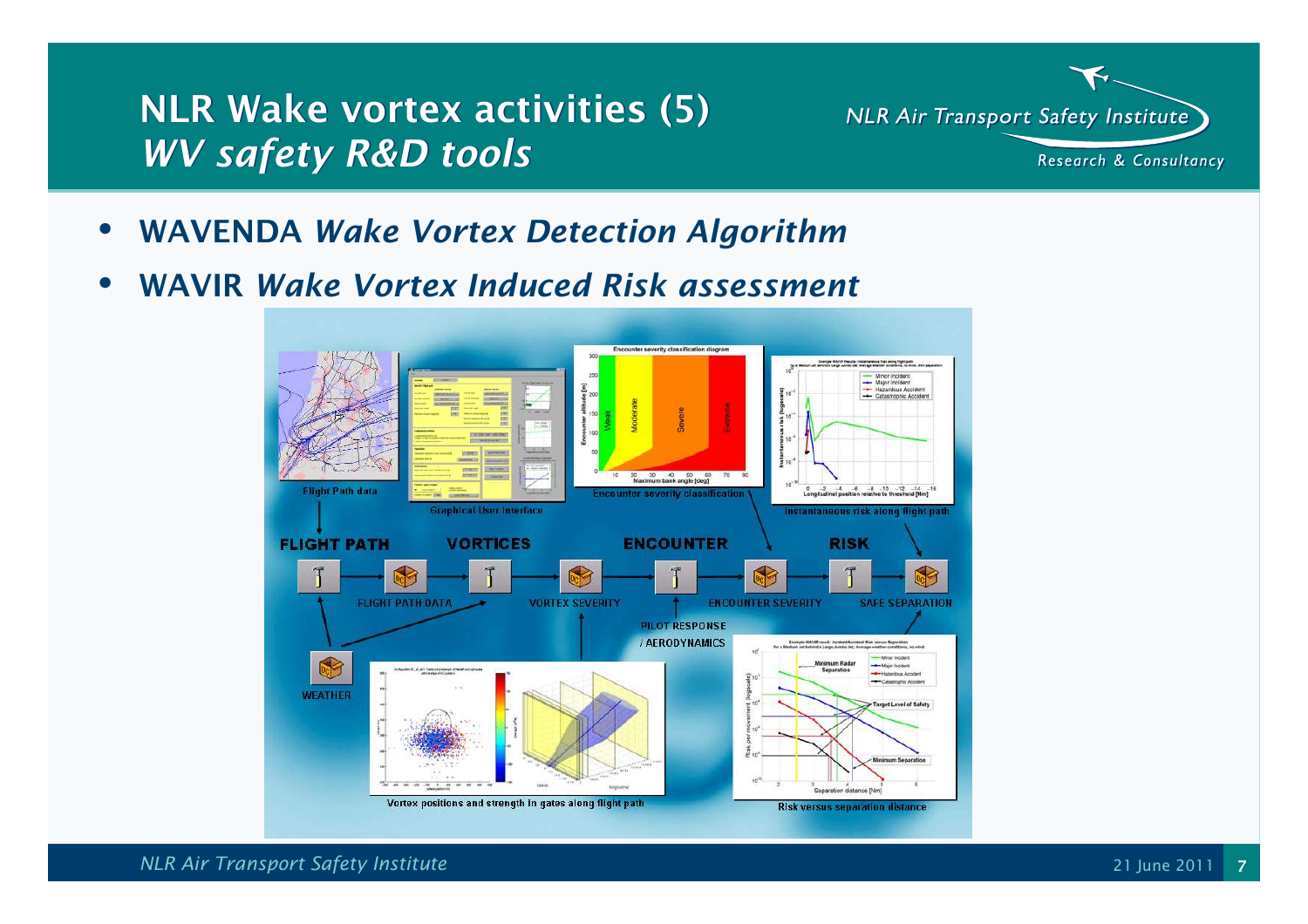## **NLR Wake vortex activities (6)***WV risk simulation (WAVIR) & analysis*

**NLR Air Transport Safety Institute** Research & Consultancy

#### • **DFS**

*Safety analysis of wake vortex risks related to HALS/DTOP* 

#### • **EC projects:**

*S-Wake, I-Wake, Awiator, ATC-Wake*

#### • **Swiss CAA FOCA:**

*Second Opinion on a WV risk assessment study regarding segregated operations at Zürich runways 14 & 16*

## • **Dutch ANSP LVNL:**

- *Relative worst-case analysis of wake vortex induced risk of 700ft vertical separation*
	- as nart *as part of LVNL's project to reduce vertical separation between Medium generator and Light follower in Rotterdam TMA*
- *Relative worst-case analysis of encounter severity in the wake of an A380 in converging missed approach paths*
	- *as part of LVNL's safety case on the introduction of the A380 to Schiphol airport*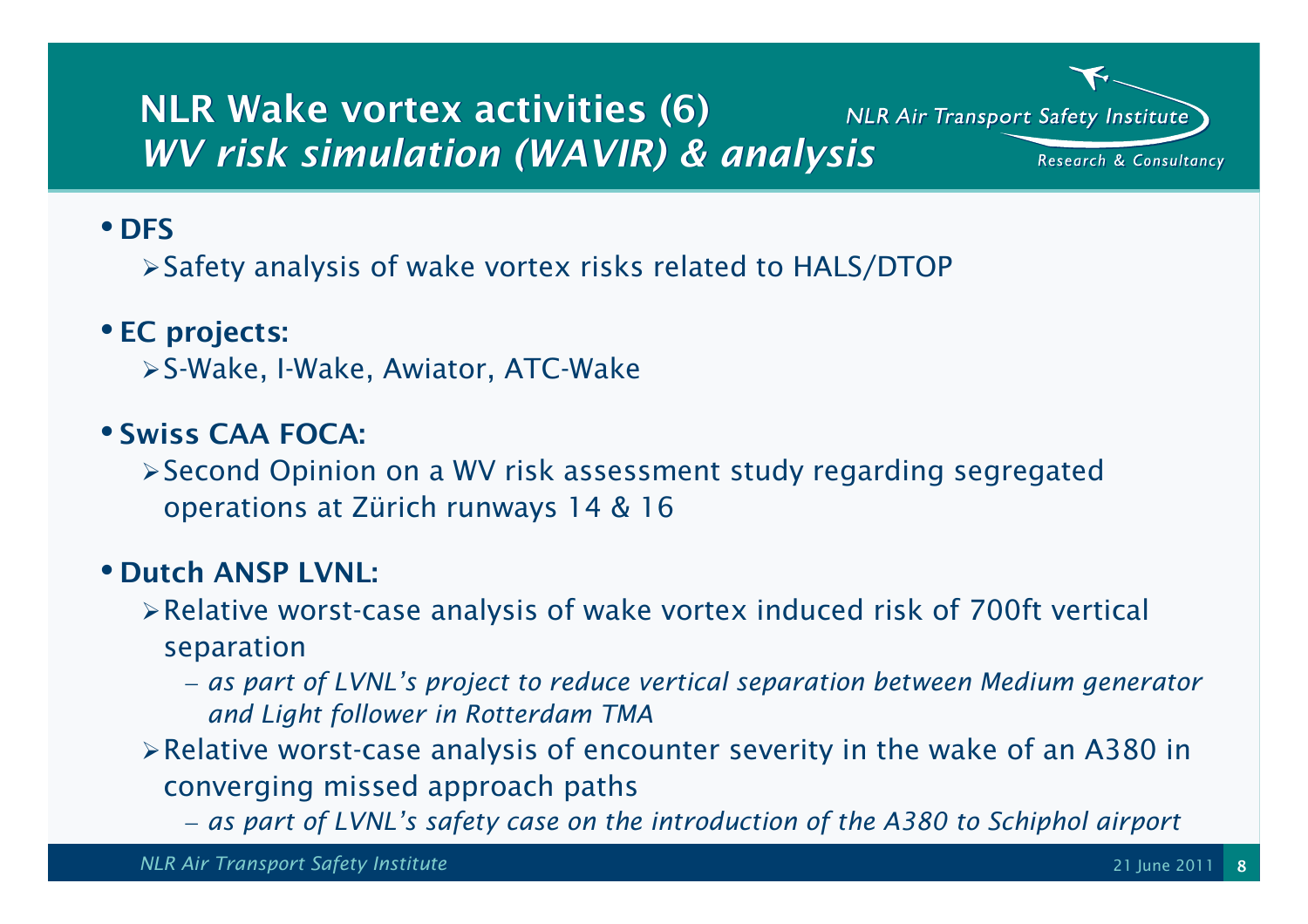# **WAVIR**

*Wake Vortex Induced Risk assessment*

- • **Modular set-up: possible to 'plug in' various inputs:**
	- *aircraft types*
	- *flight path models (approach, missed approach, take-off)*
	- *characterisations of weather conditions*
	- *wake vortex evolution models*
	- *wake encounter models*
- • **Producing various WV risk indicators (outputs)** 
	- *WV strength (circulation, core size, lifetime, position probabilities)*
	- *Roll control ratio*
	- *Tatnall's one DoF maximum bank angle*
	- *Induced (maximum) rolling moment*
	- *Induced load factor*
	- *Equivalent roll rate*
- •**Safe separation determined for given criteria on WV risk indicators**

**NLR Air Transport Safety Institute** 

Research & Consultancy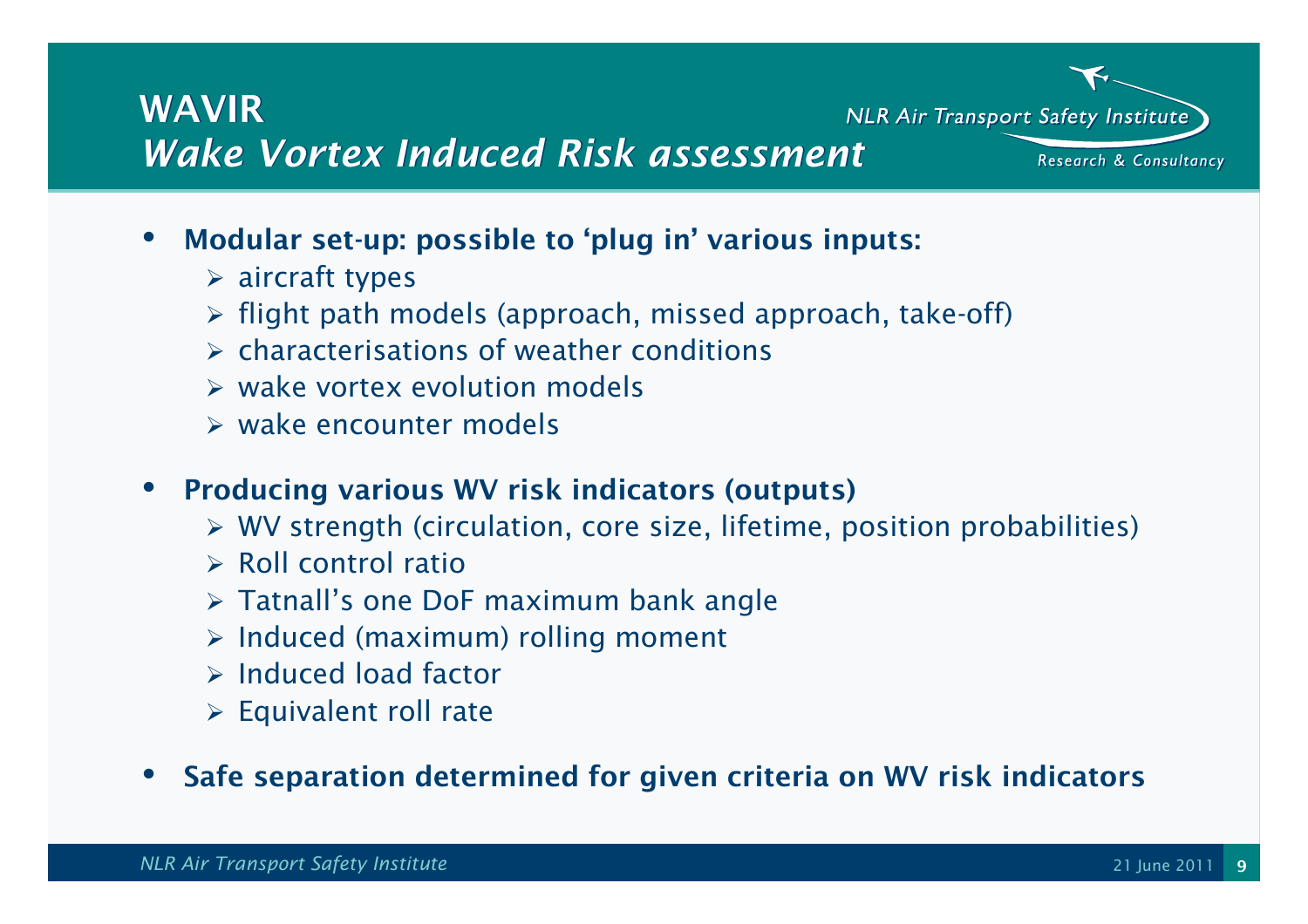### **WAVIR developments: Equivalent roll rate**

- •**Looking for as simple as possible but effective WVE severity parameter**
- •**Equivalent roll rate:** 
	- *Roll rate equivalent to the wake induced roll moment, without pilot intervention*
	- *Equivalent roll rate is the roll rate in the equilibrium situation where WV induced rolling moment and aircraft roll rate induced rolling moment are in balance. Therefore, no information on roll inertia is required.*
	- *Estimated roll damping is a by-product of the equivalent roll rate calculation, and depends on the assumed basic lift distribution. Because the computed WV induced rolling moment depends on the same assumed lift distribution, the resulting equivalent roll rate is rather insensitive to the actual lift distribution and the associated actual roll damping. Variations in lift distribution have shown to have only minor impact on the calculated equivalent roll rate.*

**NLR Air Transport Safety Institute** 

Research & Consultancy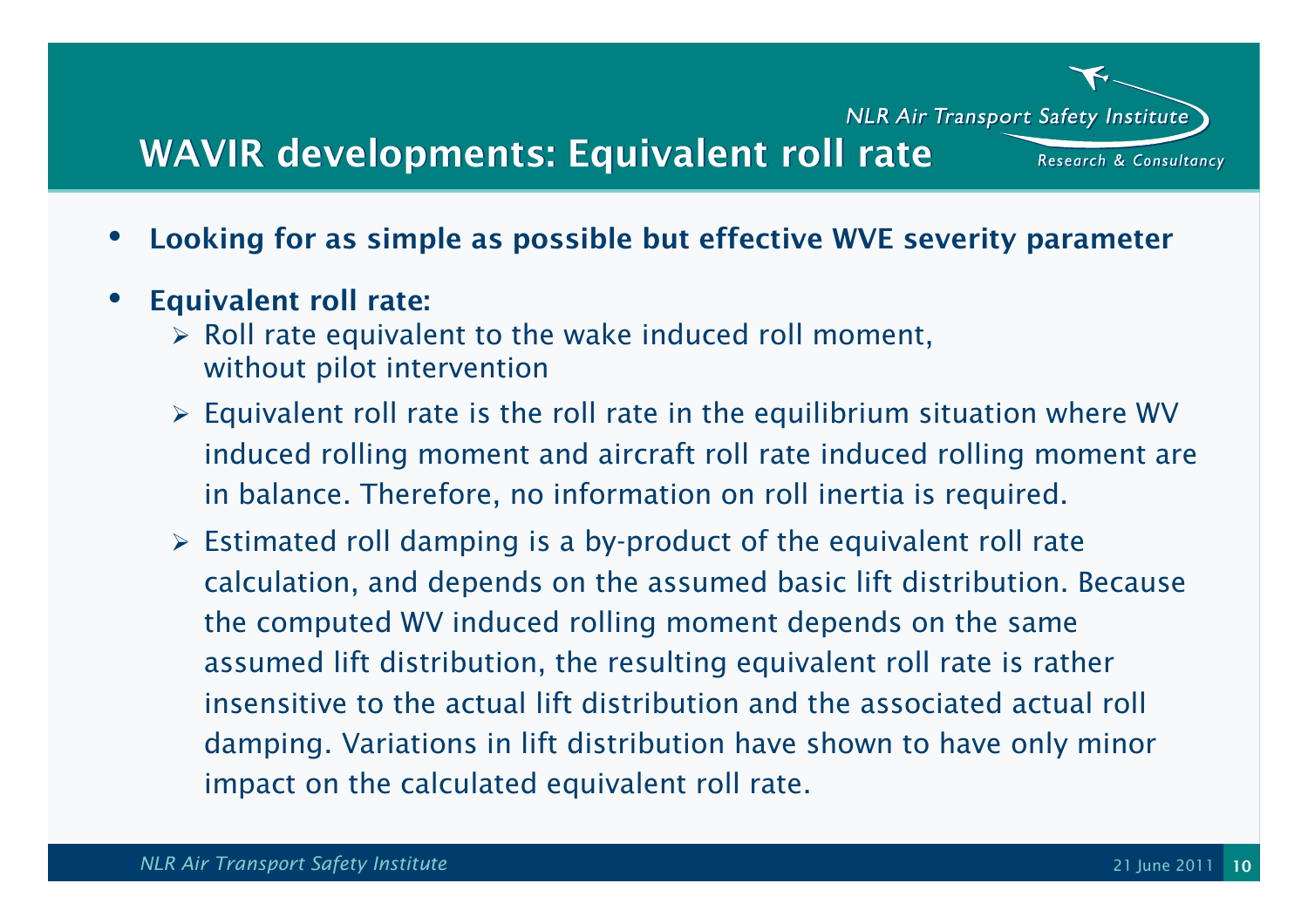

#### **Equivalent roll rate**



- induced lift distribution
	- rolling moment distribution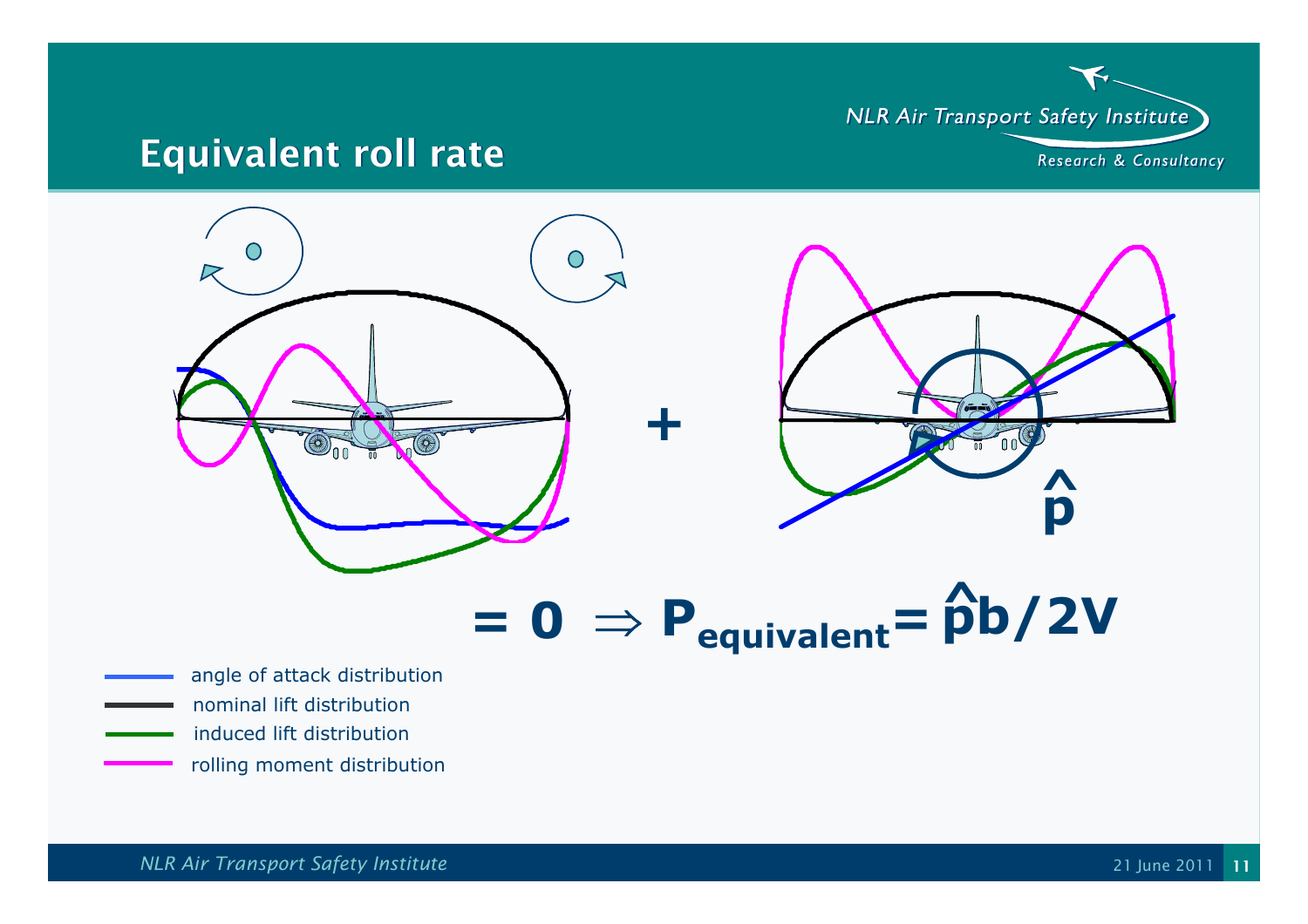

# **Equivalent roll rate classification**

- $\bullet$  **Classification for equivalent roll rate can be linked to roll angle classification**
	- $\triangleright$  roll angle  $\sim$  equivalent roll rate x pilot reaction time
- $\bullet$ **ICAO doc 9426:**

| Severe:   | roll angle $>$ 30 deg            |
|-----------|----------------------------------|
| Moderate: | 10 deg $<$ roll angle $<$ 30 deg |
| Slight:   | roll angle $<$ 10 deg            |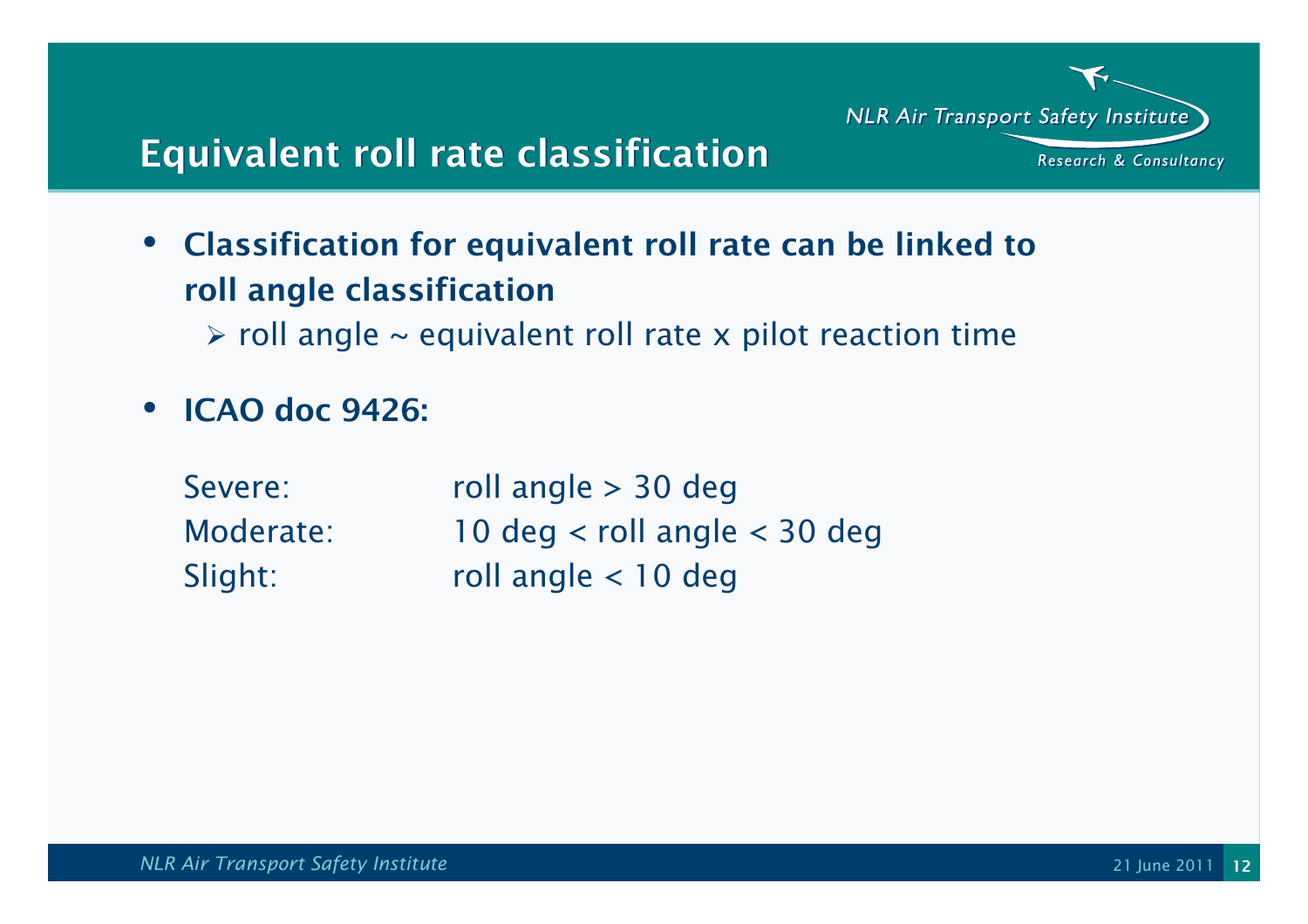**NLR Air Transport Safety Institute** 

Research & Consultancy

#### **Advantages of equivalent roll rate**

- $\bullet$  **Application of equivalent roll rate does not require aircraft characteristics other than wingspan**
	- *E.g., RCR strongly dependent on accuracy with which maximum roll control power can be determined:*
		- *difficult to acquire this data for a large variety of aircraft in practice*
		- *max. roll control power can be strongly dependent on flight condition*
		- *roll control systems can be complex due to combinations of inner & outer ailerons and flight spoilers*
		- *difficult to obtain for Fly-By-Wire systems*
- • **Allows severity assessment of intersection with wake vortices at any interception angle**
- •**More directly related to pilot's experience**
- •**Showing good correlation with RCR**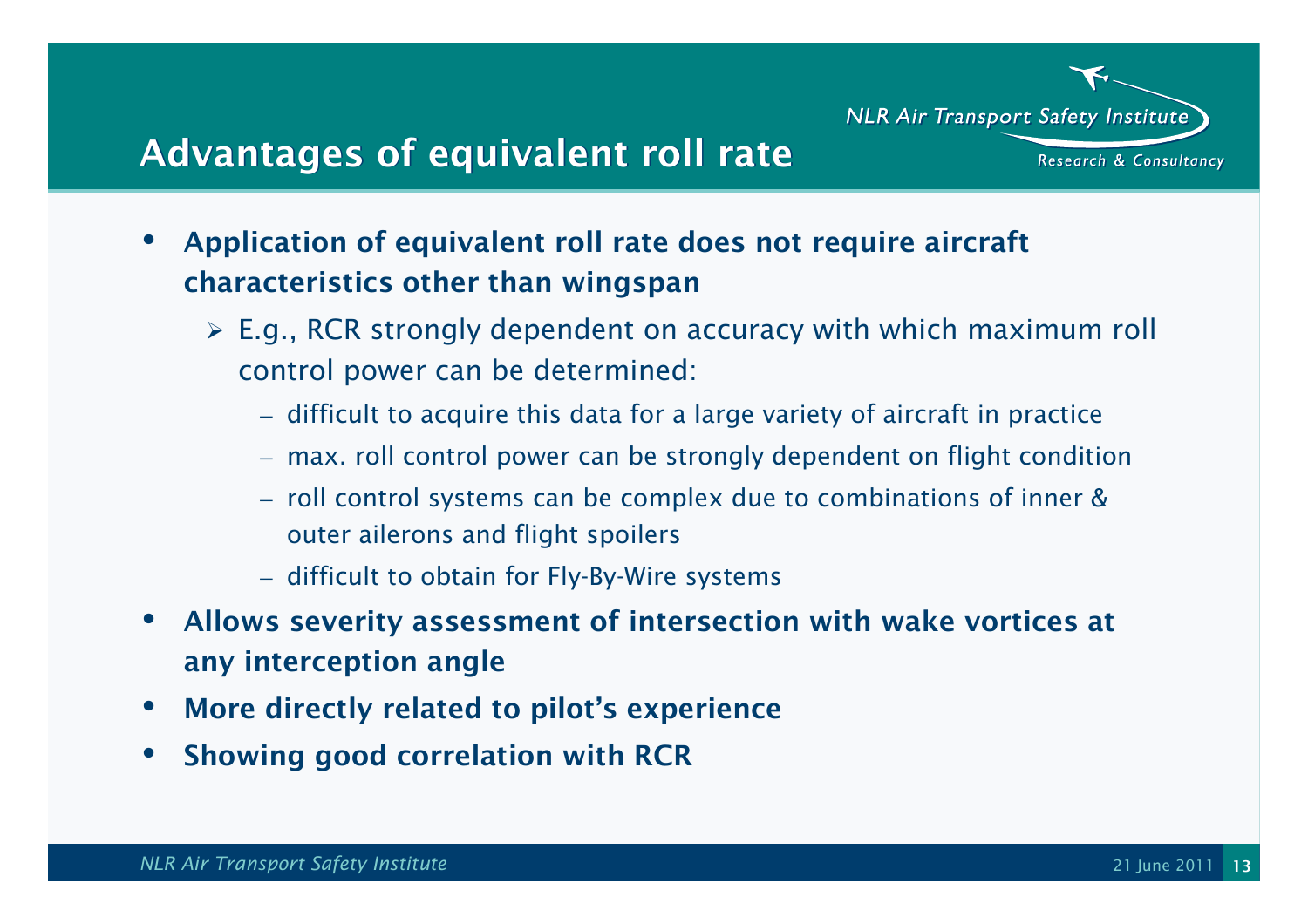**NLR Air Transport Safety Institute** 

Research & Consultancy

## **Correlation RCR & Equivalent roll rate**



*NLR Air Transport Safety Institute*